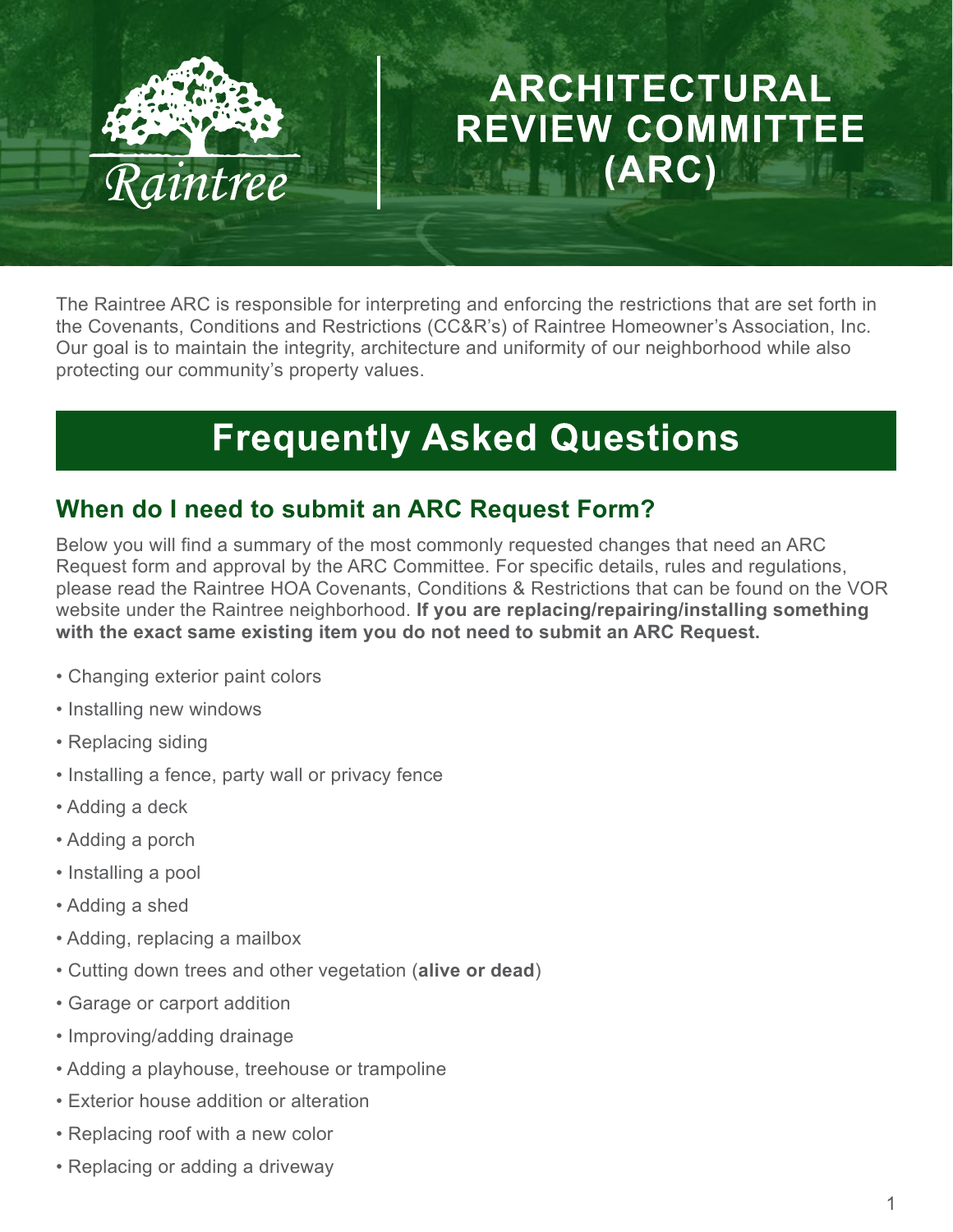# **Frequently Asked Questions**

## **Where can I locate a copy of the Covenants, Conditions and Restrictions?**

You can view and print the Raintree HOA Covenants, Conditions and Restrictions by going to our website, **www.villageofraintree.com**, clicking on the **Neighborhood** tab and then selecting **Raintree** from the drop-down menu.

## **How do I submit my ARC Request Form?**

The ARC Request form can be downloaded from the Village of Raintree website (**www.villageofraintree.com**) under the Raintree neighborhood tab. Please complete the form and include all required supporting documentation. You can email, mail or drop off your ARC Request. Email your request to **andre@csiproperties.com**. Drop off or mail your request to **Raintree ARC, 8900 Raintree Lane, Charlotte, NC 28277**. If you have any questions regarding your ARC Request submittal please contact **Andre Barrett** (Onsite Community Manager ~ CSI Property Management) at the above listed email or **704–846–2797**.

## **What do I need to include with my ARC Request Form?**

Depending upon what type of improvement/repair you are making there will be different requirements for what needs to be submitted. If it is some type of structure we will require a site plan. If a site plan is required most of the time this will be a house location survey with the improvements drawn in the exact location they will be located. With many requests actual pictures of the yard and/or subject will be asked for as well. Example: You are requesting to cut down a tree. We will ask for a picture of said tree.

### **EXTERIOR PAINT COLORS**

Please submit paint swatches of all colors with information regarding color placement (body, trim, accents, etc).

## **WINDOW REPLACEMENT**

Please include a brochure, example photos, type of windows and the color or finish.

## **SIDING REPLACEMENT**

Please include a brochure, example photos, type of siding and the color or finish.

## **FENCES, PARTY WALLS and PRIVACY FENCES**

Please include a site plan with the fence location drawn on the survey as well as all gates (if any). Also, please include a photo/brochure of the type of fencing you will be installing. More detailed information for fencing requirements/restrictions are found in the CC&R's.

## **DECKS and PORCHES**

Please include a site plan with the deck/porch location drawn on the survey. Please include a photo/brochure that shows the type/material of deck/porch you will be installing. Include color swatches of the paint or stain color.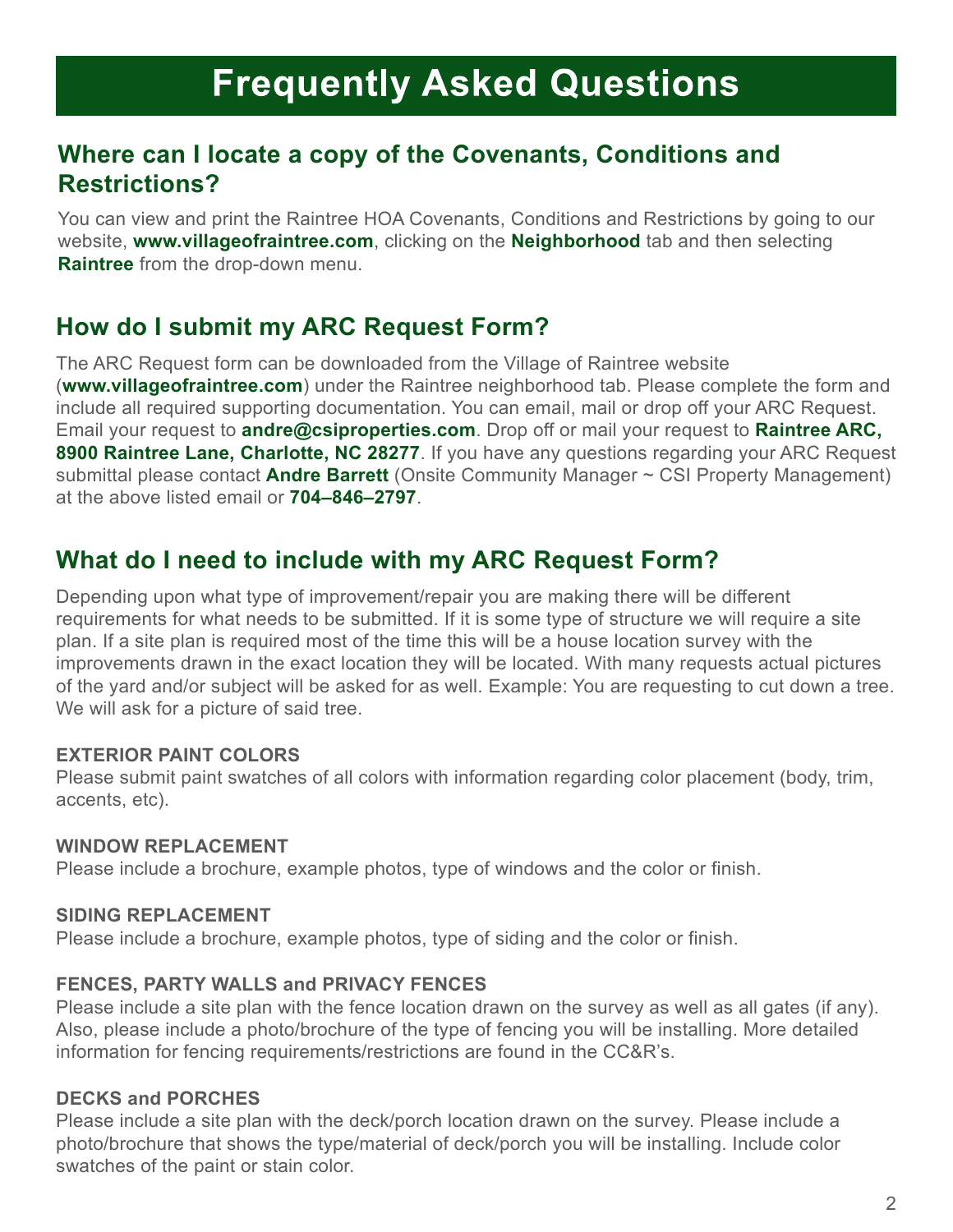## **Frequently Asked Questions**

### **POOLS/FENCING**

Please include a site plan with the pool and surrounding fence location drawn on the survey. Add a photo, sketch or brochure of what the pool and fencing will look like and the materials to be used.

### **SHED, MAILBOX, PLAYHOUSE, TREEHOUSE or TRAMPOLINE**

Please include a photo/rough sketch of where the item will go and give rough dimensions of the item. For sheds, playhouses and treehouses we will require more detailed information depending upon the complexity of the project. Playhouses, treehouses and trampolines may not be seen from the street.

### **CUTTING DOWN TREES and VEGETATION**

An ARC Request form is required for cutting down trees whether they are **alive or dead**. Please include a photo of the tree/trees/vegetation that you want to cut down/remove. If the tree is not visibly dead we may require an arborist's report to insure we aren't cutting down healthy trees. **An arborist report is from a certified arborist**. It is not an opinion from your tree removal company. Arborist's do not charge a fee for this report. They will assess the health of a tree and also include risk management mitigation should the tree be healthy but pose safety concerns. Should the tree/ trees need to come down we may request that for each tree you cut down you plant a new tree so future generations can enjoy the beautiful tree canopy we enjoy in Raintree.

#### **HOUSE ADDITION, GARAGE, CARPORT and DRIVEWAY**

Please include a site plan, final plans and specifications showing the nature, kind, shape, height, materials, basic exterior finishes and color, and floor plans thereof, proposed driveway/carport location and front, side and rear elevations thereof.

#### **ROOF REPLACEMENT**

Please include a brochure, example photos, type of material and the color or finish.

## **Do I need to submit county or city permits?**

The homeowner and/or contractor are responsible for obtaining all applicable city and county permits prior to beginning construction. While you are free to include these permits, we do not require them for review. Failure to secure the necessary permits or authorization from the local or state authorities subjects the applicant to serious penalties, including the removal of the non-permitted improvement. If a copy of a permit is required as a condition of approval by your community, we will notify you.

## **When will I hear back from the ARC?**

The ARC meets regularly each month and we review each request as they are submitted. We will review and respond to you in a timely manner and will let you know if any additional information is required.

## **When can I start my project?**

Once the ARC has sent you written approval for the request, you can proceed with your project.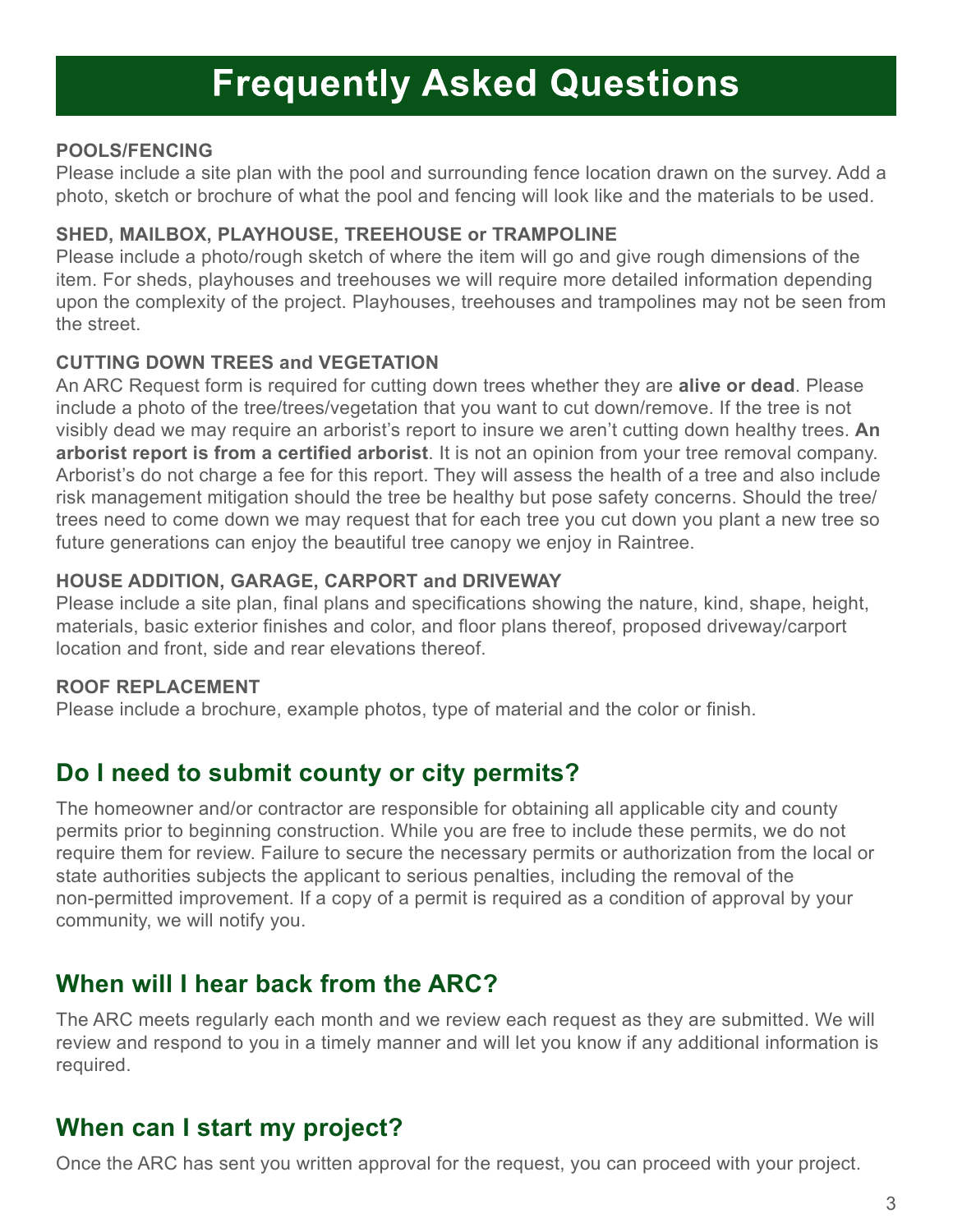

## **Raintree Architectural Review Committee (ARC ) Project /Change Request Form**

| Contact Information: Phone |                                                    |
|----------------------------|----------------------------------------------------|
| Email                      |                                                    |
| Estimated cost of Project: | Plans, Drawings, Photos, Samples Submitted? YES NO |

Mecklenburg County Building Permit(s) Required and Attached? **YES NO** (See [www.charmeck.org\)](http://www.charmeck.org/)

Each homeowners association or sub-association/committee within the Village of Raintree has DIFFERENT Covenants, Conditions & Restrictions and Bylaws. Copies of your HOA CC&RS are available on the VOR website [www.villageofraintree.com](http://www.villageofraintree.com/) along with Board and ARC contact information. A separate ARC submission guideline may also be available for our specific area. ARC's usually meet monthly, so be aware of meeting dates and allow sufficient time for adequate review. DO NOT START ANY WORK UNTIL APPROVED. Unapproved work may be subject to HOA board actions including fines and liens. *The Architectural Review Committee reserves the right to request more information to clarify this request. Requests for multiple changes should be submitted separately.* The VOR office cannot make decision, but can guide you to the right contacts. VOR office: 8900 Raintree Lane, Charlotte, NC 28277 Phone (704) 846-2797

#### *Type of Modification*

|  | $\Box$ Addition $\Box$ Fence $\Box$ Exterior Paint Color Change $\Box$ Exterior siding change $\Box$ Deck/Patio $\Box$ Roof |  |  |
|--|-----------------------------------------------------------------------------------------------------------------------------|--|--|
|  | $\Box$ Window Replacement $\Box$ Porch $\Box$ Playground Equipment $\Box$ Pool $\Box$ Other:                                |  |  |

#### *Important: Please attach a detailed description of improvements/modifications including the following information, if applicable:*

|    | Location                                                                                                         | 7.                                                 | Plans/Drawings                                                                                                                                                                                                   |
|----|------------------------------------------------------------------------------------------------------------------|----------------------------------------------------|------------------------------------------------------------------------------------------------------------------------------------------------------------------------------------------------------------------|
| 2. | <b>Size</b>                                                                                                      | 8.                                                 | Roof Design                                                                                                                                                                                                      |
| 3. | Color (include paint samples)                                                                                    | 9.                                                 | <b>Exterior Finish</b>                                                                                                                                                                                           |
| 4. | Contractor                                                                                                       |                                                    | 10. Dimensions                                                                                                                                                                                                   |
| 5. | Material                                                                                                         |                                                    | 11. Utilities                                                                                                                                                                                                    |
| 6. | Copy of property survey,                                                                                         |                                                    | 12. Types of plants, quantities, addition or                                                                                                                                                                     |
|    | with proposed changes/additions shown                                                                            |                                                    | removal of existing or new planting bed, edge<br>treatment.                                                                                                                                                      |
|    |                                                                                                                  | *Do not forget to include current picture of home. |                                                                                                                                                                                                                  |
|    |                                                                                                                  |                                                    |                                                                                                                                                                                                                  |
|    |                                                                                                                  |                                                    |                                                                                                                                                                                                                  |
|    | deviation from original plans that have been approved must be re-submitted for approval.<br>valid for 12 months. |                                                    | I acknowledge the content of this document accurately describes the scope of work to be done and any<br>All construction shall be completed within 12 months and debris shall be promptly removed. Approvals are |
|    | (Signature Applicant)                                                                                            |                                                    | (Date MM/DD/YY)                                                                                                                                                                                                  |
|    |                                                                                                                  |                                                    |                                                                                                                                                                                                                  |

| $\Box$ Yes                            | $\Box$ Conditional Approval |       | $\Box$ No |  |
|---------------------------------------|-----------------------------|-------|-----------|--|
| Approved by: $\overline{\phantom{a}}$ |                             | Date: |           |  |
| Remarks / Special Comments:           |                             |       |           |  |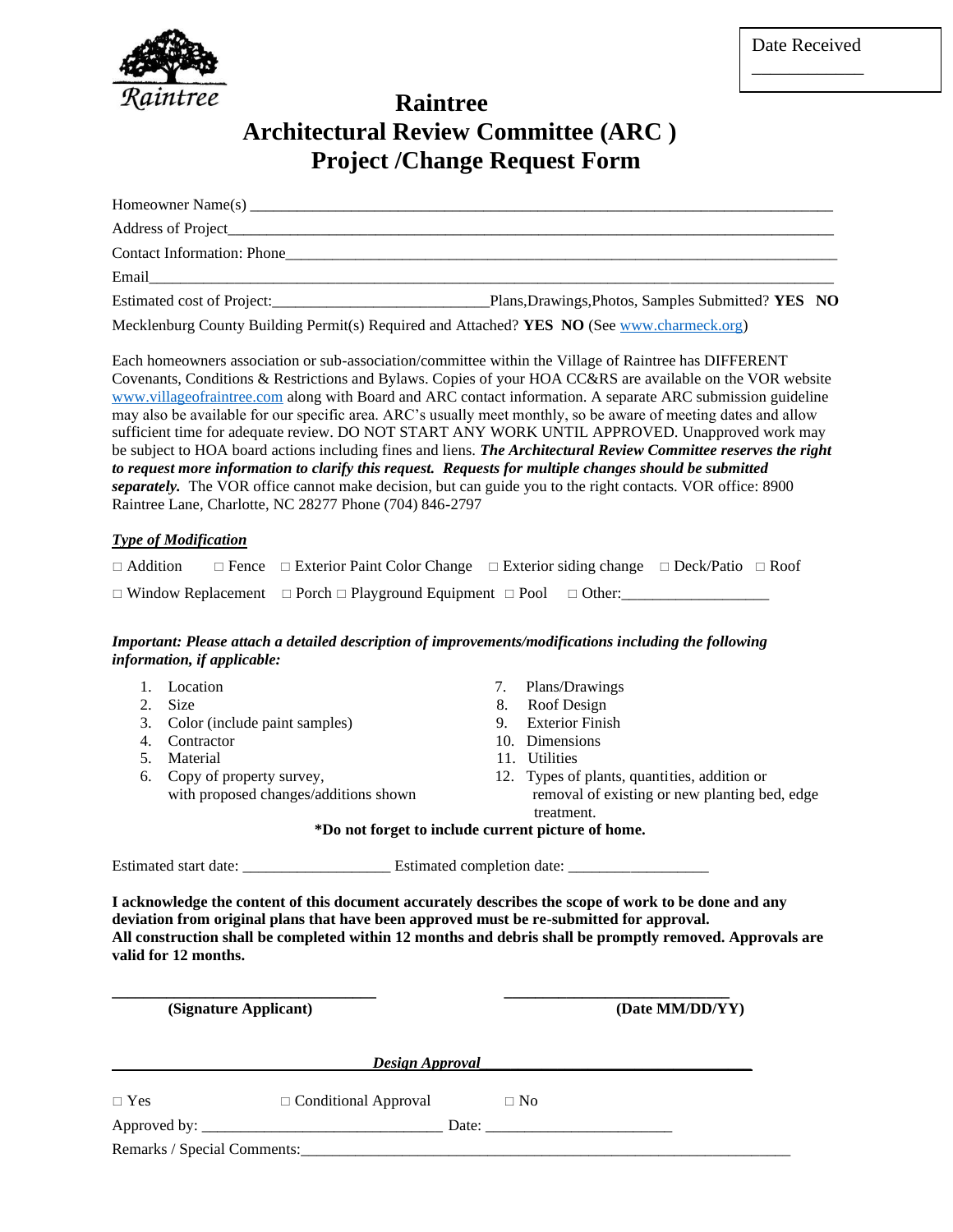# **HOA Violations**

## **ARC REQUEST FORM NOT SUBMITTED AND ARC APPROVAL NOT RECEIVED**

 • No ARC Request received and approval given for any kind of construction, reconstruction, remodeling, alteration, or addition to any structure, building, fence, wall, drive, path or improvements of any nature.

### **TREES and VEGETATION**

 • No trees, shrubs, bushes or other vegetation having a diameter of three (3") inches or more than twelve (12") inches above the ground shall be cut, destroyed, or mutilated except with prior written consent and permission of the ARC. Dead or diseased trees, shrubs, bushes, or other vegetation shall be cut and removed promptly by the property owner after notifying the ARC and getting written permission to proceed.

## **GARBAGE and RECYCLING CANS**

 • Garbage and recycling cans are required to be stored out of view from the street (behind the home) and not out on the street for more than a 24-hour period after trash pick-up. Plans for all screens, walls, and enclosures must be approved by the ARC.

## **MAINTENANCE**

- All lots and exterior of homes shall be maintained in a neat and attractive condition. This includes, but shall not be limited to painting, repairing, replacing and caring for roofs, gutters, downspouts, building surfaces, front doors, removing mildew and mold, trees, shrubs, lawn care, leaf removal and walks.
- Please clean up any debris from your property including trash on streets and sidewalks around your property.
- Please keep all outdoor furniture organized and maintained.
- Please remember to clean up after your pet at all times and dispose of pet waste properly.

## **TRAILERS, CAMPERS, BOATS and VEHICLES**

- No trailer, house trailer, boat, boat trailer, camper, stored vehicle or any other such vehicle shall be permitted on any lot unless garaged.
- Trailers or commercial vehicles are only allowed for work being performed on property and cannot be left parked overnight.
- No vehicle shall be parked on the front, back or side lawn of any lot, excepting areas on lots which have been paved for parking purposes.

## **HOUSE PAINTING**

 • A change in color or materials on the whole house or any part thereof must be approved by the ARC.

## **STORAGE**

 • No lumber, brick, stone, cinder block, concrete or other building materials, scaffolding, mechanical devices or anything used for building purposes shall be stored on any lot accept for the purpose of construction for an appropriate length of time to complete said construction.